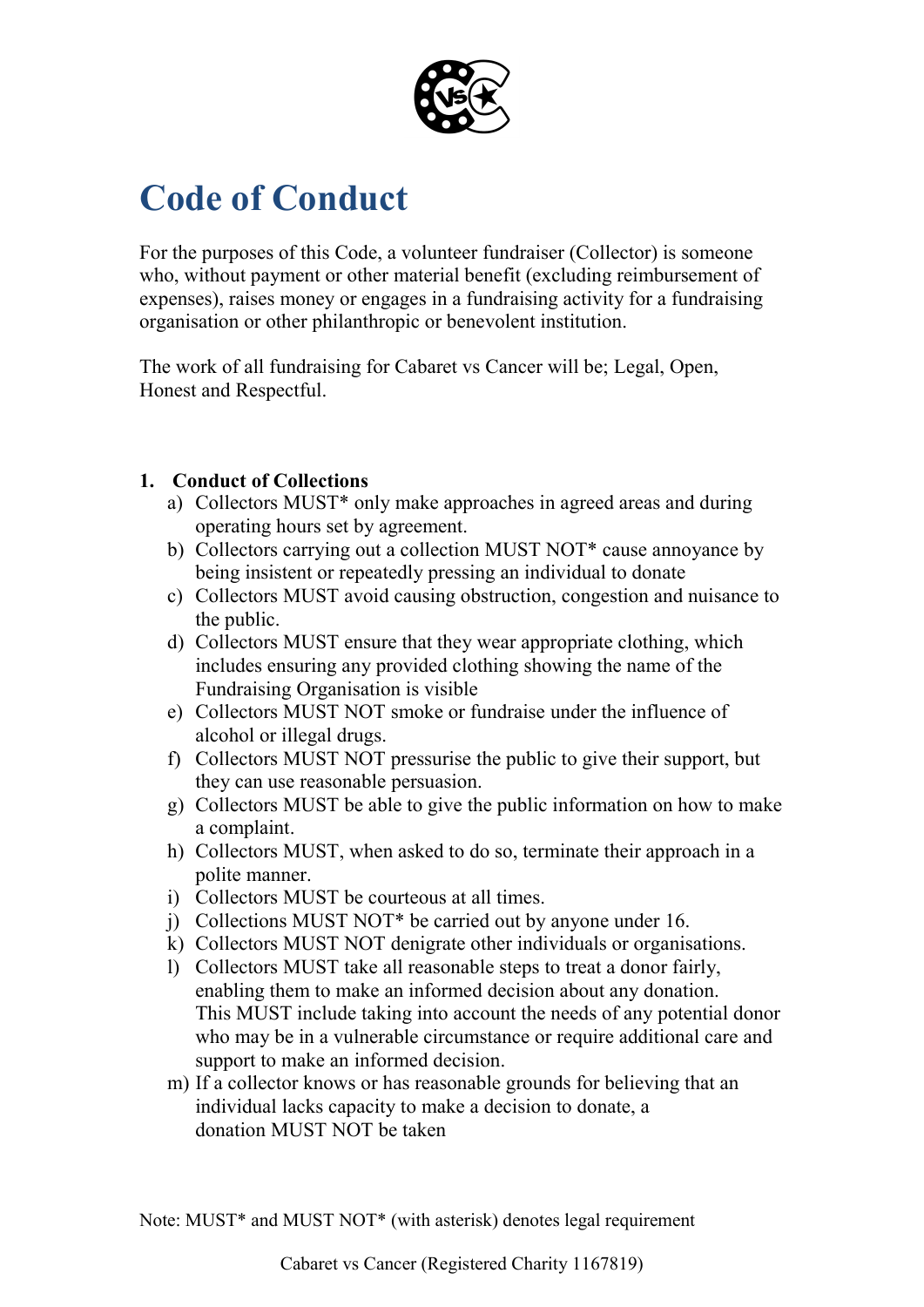

# **2. Handling the Proceeds of a Cash Collection**

- a) Arrangements MUST be made for the receipt of the collection proceeds and all used and unused materials connected with it at a specified point authorised by the organiser of the collection.
- b) [Collectors](https://www.fundraisingregulator.org.uk/code-of-fundraising-practice/legal-appendices/l8-0-professional-fundraisers-agreements/) MUST NOT\* make any deduction from cash received for the organisation.
- c) For cash collections where a sealed collecting box is being used, donations MUST\* be placed inside.
- d) Collection boxes MUST\* only be examined and opened by the promoter of the collection (e.g. a Cabaret vs Cancer official) and one other responsible person.
- e) Unsecured cash MUST never be left unattended or in an unattended environment.
- f) All monies MUST\* be returned to Cabaret vs Cancer without deductions of fees or expenses as soon as is reasonably practicable.

#### **3. Collections of Private Property (in the case the Underbelly Festival)**

- a) [Collectors](https://www.fundraisingregulator.org.uk/code-of-fundraising-practice/legal-appendices/l8-0-professional-fundraisers-agreements/) MUST\* have permission to collect and MUST\* ensure they only collect on times/dates/areas specified.
- b) [Collectors](https://www.fundraisingregulator.org.uk/code-of-fundraising-practice/legal-appendices/l8-0-professional-fundraisers-agreements/) MUST\* introduce themselves to Front of House. Written permission to collect on the premises will be provided.
- c) Collectors MUST possess a certificate of authority/badge signed by Cabaret vs Cancer bearing the name of the fundraising organisation that will benefit from the collection, together with their own name, address and signature.
- d) The certificate of authority MUST be shown to the Front of House manager.

#### **4. Expenses**

- a) Expenses will be met (where previously agreed) by Cabaret vs Cancer after receipt of the collection bucket, payment will be made via BACs within 3 days of receipt of expenses receipts.
- b) Payments to collectors MUST NOT\* be excessive. For the purposes of this code, an excessive payment should be regarded as one which is considerably more than an ordinary, well-informed person would consider reasonable.
- c) Collectors MUST only have their out-of-pocket expenses reimbursed.

Note: MUST<sup>\*</sup> and MUST NOT<sup>\*</sup> (with asterisk) denotes legal requirement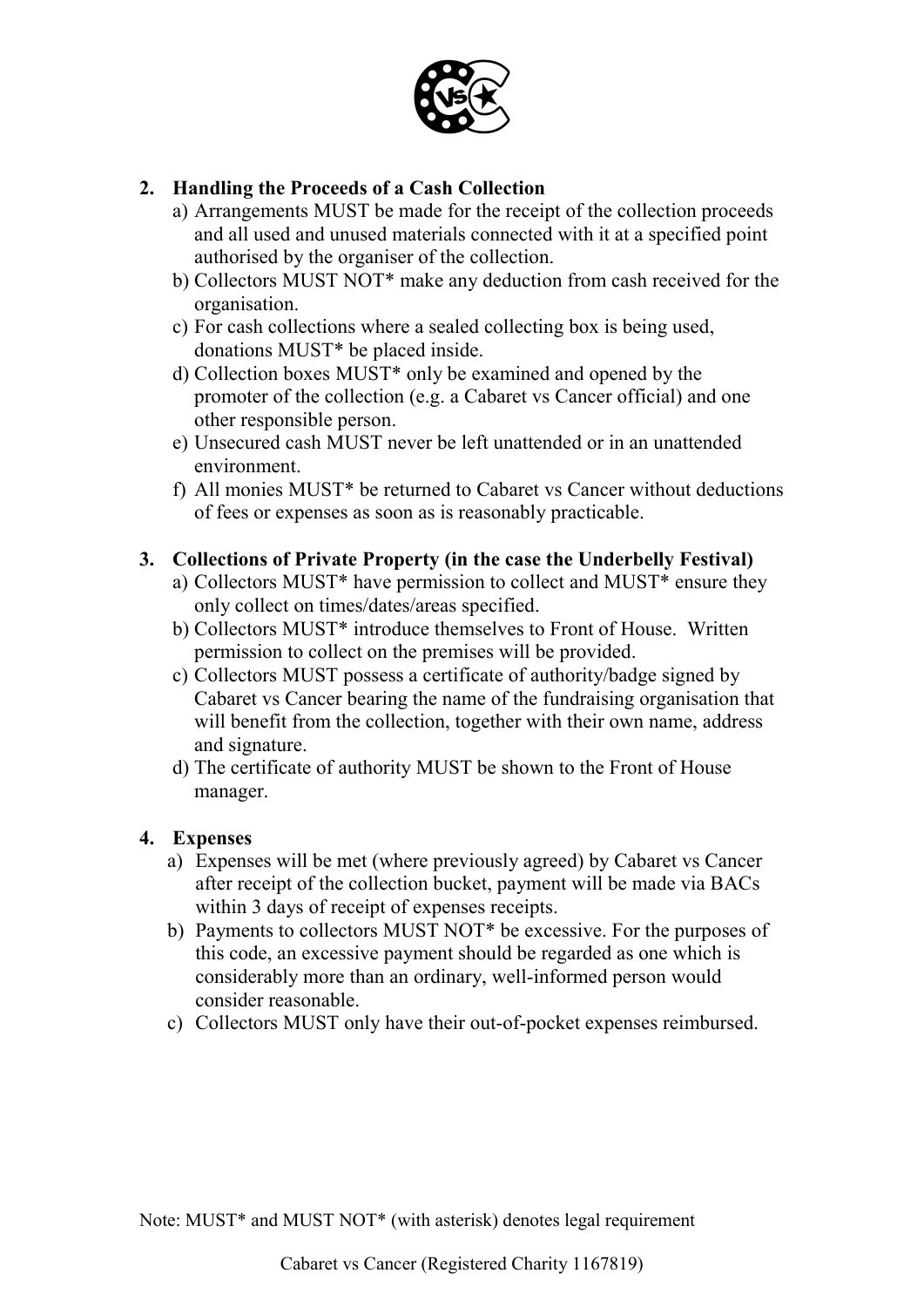

### **5. Requirements of Cabaret vs Cancer**

- a) Cabaret vs Cancer MUST be able to provide full details of all those collecting on their behalf within a given area, including name, address, telephone number, the area to be covered and the exact period during which the collector is authorised to collect.
- b) Expenses will be met (where previously agreed) by the organisation when the collection vessel is returned
- c) The fundraising organisation MUST **i**ssue a certificate of authority/badge signed by the promoter bearing the name of the fundraising organisation that will benefit from the collection, together with the collector's name, address and signature.
- d) Organisations MUST provide the collectors with guidance for collectors to follow
- e) Organisations MUST make all reasonable efforts to regain certificates of authority/badges and collection boxes from collectors on ceasing to act as a collector, or if they are no longer deemed fit to collect.
- f) Organisations MUST keep separate records of income raised, and expenses/fees for maintenance and administration.
- g) Cabaret vs Cancer MUST store volunteers' personal contact information and this storage MUST\* comply with the Data Protection Act 1998
- h) Organisations MUST make it clear to all volunteers that anyone raising money MUST<sup>\*</sup> ensure that the organisation receives all that money.
- i) Organisations MUST check the suitability and credentials of volunteer fundraisers to act as responsible people on the organisation's behalf
- j) Organisations MUST\* carry out due diligence to check if collectors are fit and proper persons.
- k) Cabaret vs Cancer MUST NOT discriminate on grounds of race, sex, sexual orientation, religion or belief, age, disability, pregnancy or maternity, or gender reassignment when recruiting and managing volunteer fundraisers.

# 6. **Complaints**

- a) Organisations MUST have a complaints procedure.
- b) Organisations MUST respond to any complaints from donors, beneficiaries or other parties in a timely, respectful, open and honest way.
- c) Organisations MUST ensure that the learnings from any complaints are acted upon.

Note: MUST<sup>\*</sup> and MUST NOT<sup>\*</sup> (with asterisk) denotes legal requirement